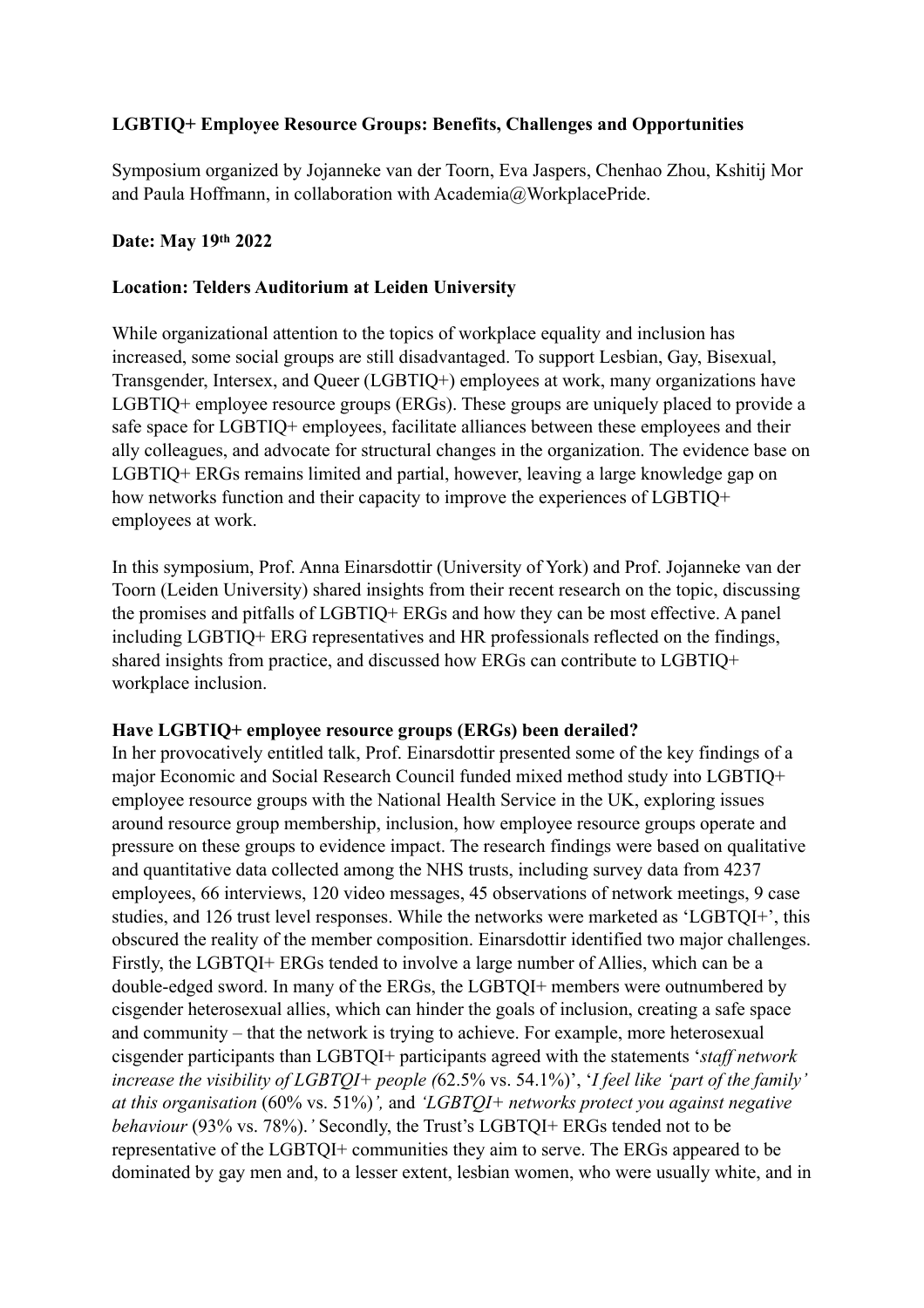managerial positions. People who identified as anything other than gay or lesbian were 'othered' by the discourses used within the meetings. Einarsdottir furthermore concluded that the purpose of LGBTQI+ networks often seems unclear. She argued that that the role of employee resource groups has shifted from supporting LGBT+ employees to championing a broader organizational agenda on equality, diversity and inclusion. Asking different questions should go a long way in increasing the positive impact of ERGs on the working lives and wellbeing of LGBTIQ+ employees. For example, instead of asking why people join the ERG, we should ask why they leave, and instead of asking what ERGs do, we should ask who benefits from their activities.

#### **Top down or bottom up? Strategies to assess the needs of LGBTIQ+ employees.**

Prof. van der Toorn continued the conversation by presenting her latest research on organizational strategies to assess the needs of LGBTIQ+ employees. LGBTIQ+ employees continue to face unique challenges at work, with their voices often being unheard or even silenced. While organizations put great effort into creating more inclusive workplaces, it is unclear whether and to what extent they succeed in catering to the diversity of people encompassed by the LGBTIQ+ acronym. Little attention, both in research and in practice, seems to be paid to those community members with intersecting marginalized identities (for example, queer employees of color). With an interdisciplinary team of researchers, van der Toorn explored what strategies are used in organizations to assess the workplace experiences and needs of employees and whether and to what extent these strategies are likely to reach and represent diverse LGBTQI+ employees. She found that the HR-professionals and ERG representatives interviewed were well intended to assess and address the needs of LGBTIQ+ employees but that their strategies for doing so are rather passive and that they do not fully consider the diversity within the group that they are trying to reach. From the interviews, multiple barriers were identified that impede the efforts of professionals in more actively assessing and addressing the needs of LGBTQI+ employees in organizations. Practical barriers may include a lack of time and resources to take action, or limited managerial support and technological restrictions. Socio-cultural barriers may include a heteronormative work climate and the normalization of discriminative remarks. And assumption-driven barriers include misconceptions and biases, such as the assumption that the GDPR prohibits asking employees about their sexual orientation and gender identity on internal surveys or that employees would be reluctant to share this information. Follow-up research by van der Toorn indicates that Dutch employees may be more willing to share his type of information than HR professionals think, suggesting the importance of dialogue on the matter. Instead of assuming that people are not going to want to share certain data, organizations need to involve their employees in these decisions. Van der Toorn and team developed a [poster](https://www.uu.nl/en/research/utrecht-young-academy/pinc-poster-campaign)  [campaign](https://www.uu.nl/en/research/utrecht-young-academy/pinc-poster-campaign) to help organizations start these conversations.

## **Getting down to business: Maximizing the benefits of LGBTIQ+ employee resource group**

In the panel discussion, moderated by Kshitij Mor, Linn ten Haaf (HR Director at Unilever), Erik Poolman (Chair of the Shine Network at PwC), and David Pollard (Executive Director at Workplace Pride) reflected on the presented research. Poolman and ten Haaf recognized the struggle of trying to reach all employees through the ERGs and to ensure that all different communities at the organization feel represented and experience belonging at the company.